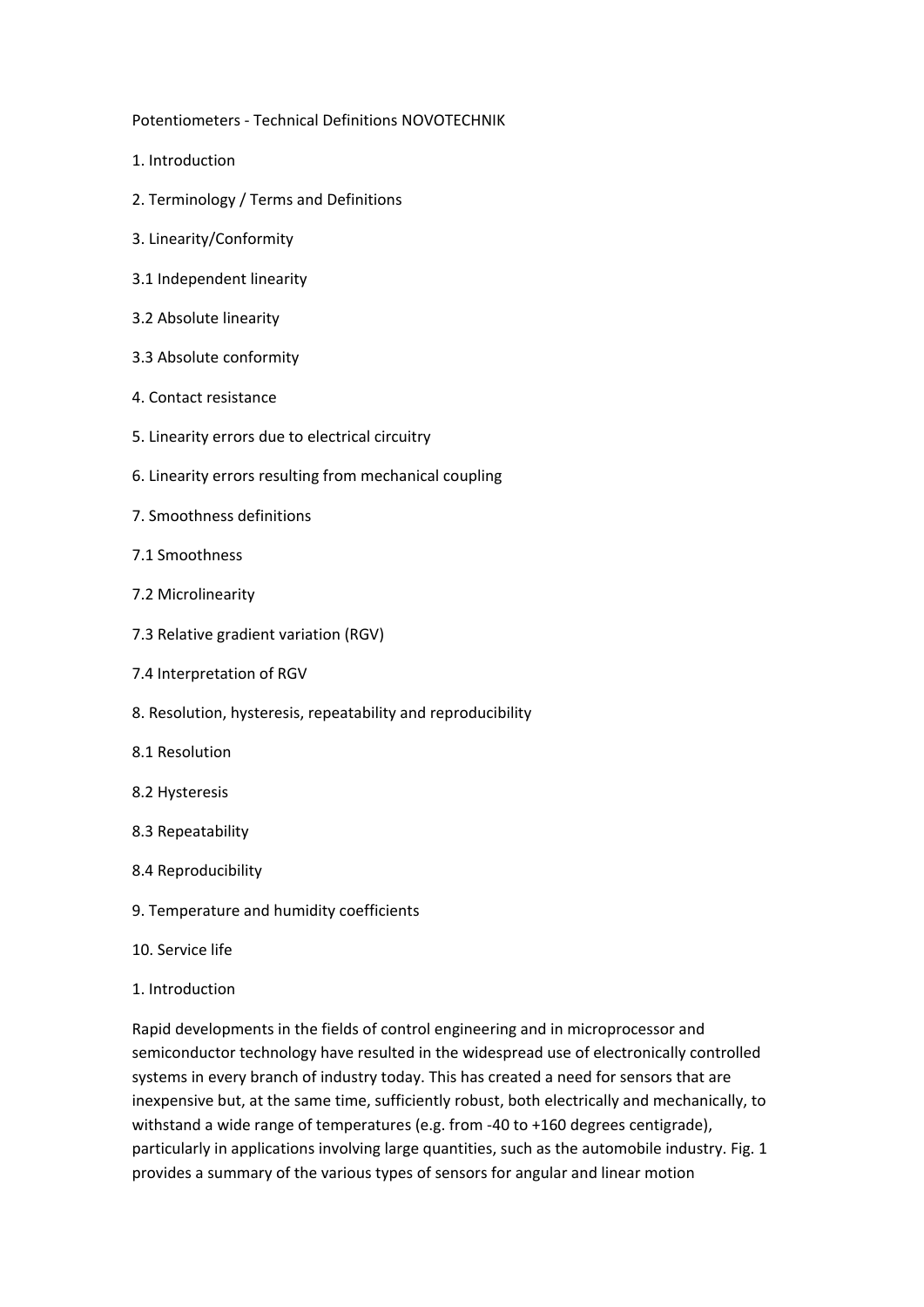that are in use today. This paper is concerned with quality criteria (1) and (2) applicable to conductive‐plastic potentiometers for use as sensors for angular and linear motion. Such potentiometers essentially comprise the following components:

- 1. The resistance element (support material + a resistance track of conductive plastic)
- 2. A wiper (precious metal alloy)
- 3. A drive shaft or acutating rod
- 4. Bearings (ball bearing or plain bearing)

# 5. Housing



Fig. 1

# 2. Terminology / Terms and Definitions

When we refer nowadays to a potentiometer as a sensor, it is important to bear in mind the statements made here only apply if the potentiometer is connected as voltage divider rather than as a variable resistor (rheostat) (Fig. 2). The wiper voltage must be connected, free of load, to an operational amplifier such as a 741, OP 07 or some other component with a high input impedance. Fig. 3 explains the

terms used, such as electrical and mechanical travel. L1 indicates the defined electrical travel. L2 indicates the continuity travel which also includes the non-linear connection fields Fig. 4. L3 indicates the total electrical contact travel of the potentiometer. L4 indicates the mechanical travel. An electrical potential need not be defined for the whole of this travel. In case of nothing otherwise is defined, the fields L1, L2, L3 and L4 are nominally designed symmetrically.



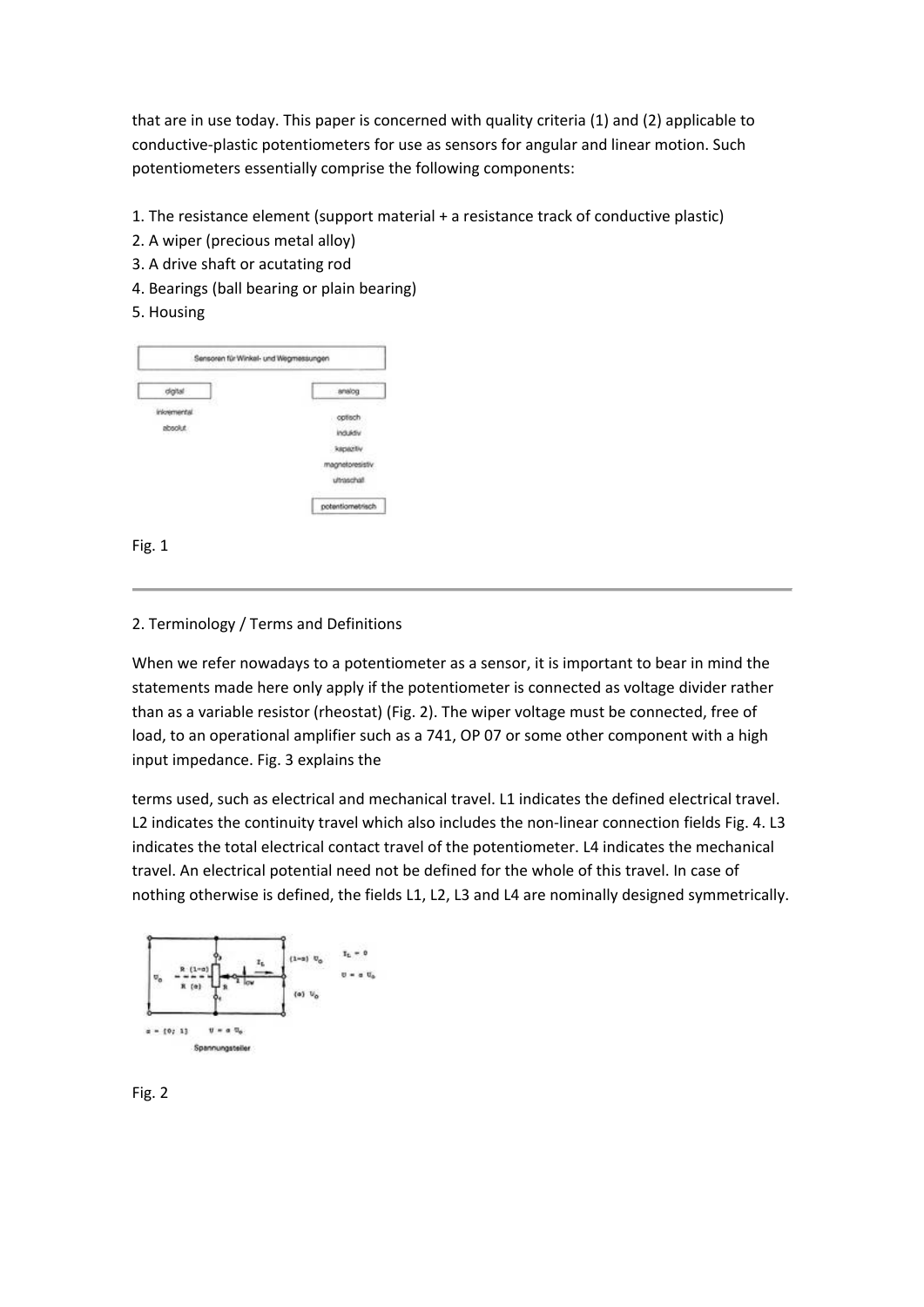







### 3. Linearity/Conformity

Of all the quality features mentioned, linearity and conformity are the values most often defined in the existing literature (2). These terms express the extent to which the voltage output from a potentionmeter, and also other types of angular of linear movement sensor, differs from a prescribed theoretical function. In by far the majority of cases, the desired output function is directly proportional to the angel or linear movement that is input.

Formula: Fig. 5.

Whereby m characterizes the gradient, the offset voltage of the potentiometer and the linear or angular travel. Where there is a linear relationship, deviation is referred to as linearity. Where the relationship is nonlinear.

 $U = f(x) + a + b$ 

the deviation is referred to as conformity.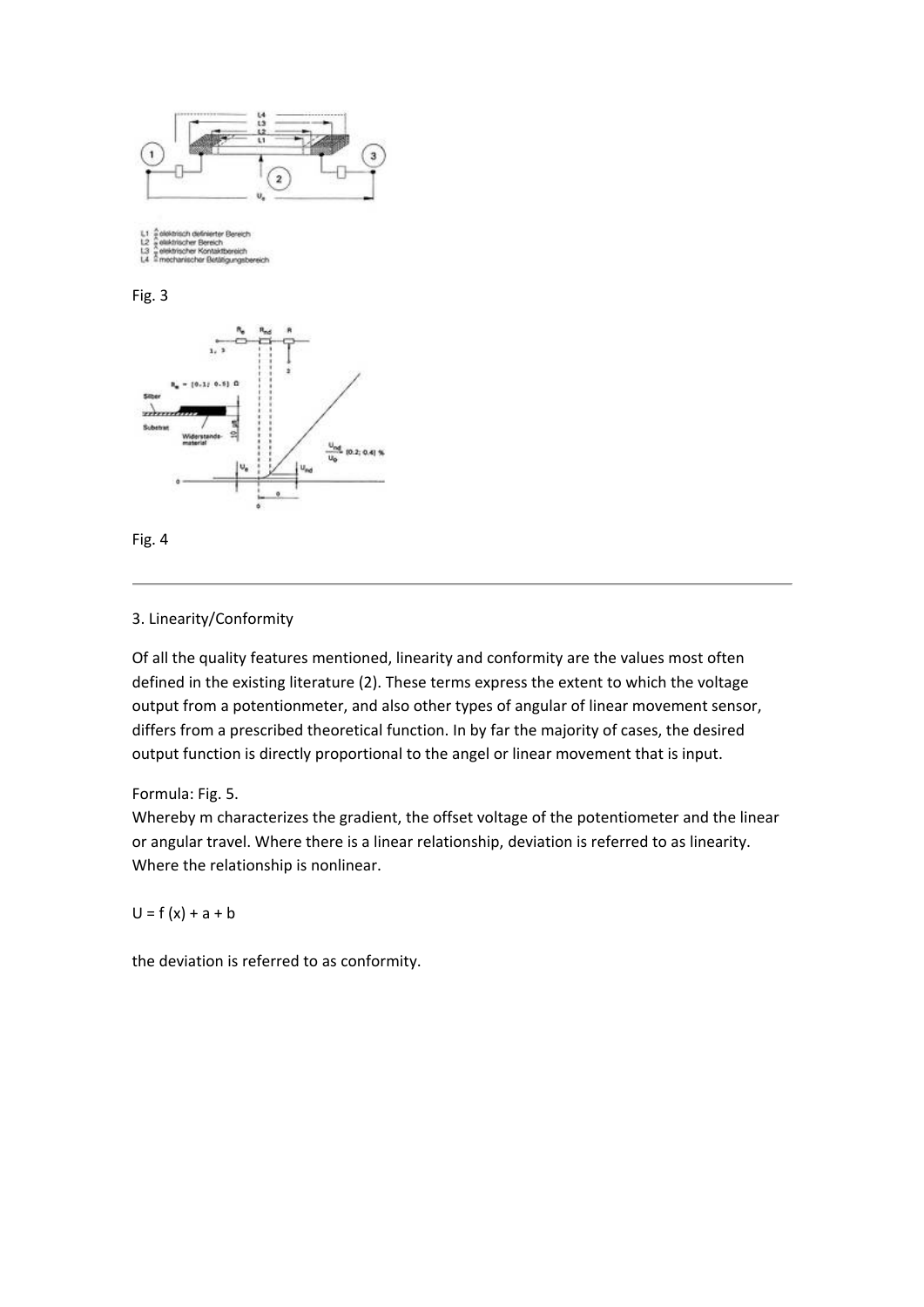



#### 3.1 Independent linearity

If a voltage U0 is applied to a potentiometer with a linear characteristic as in Fig. 5 and the wiper is moved in direction Alpha (standardized movement, angle 0;1) then the relationship illustrated in Fig. 6 will exist between the output voltage and the mechanically input value. The maximum deviation of the potentiometer curve from an ideal straight line is referred to as the independent linearity error. The slope and axis intercept of this straight line can be so chosen that the error f within the travel L1 is minimized. The error ±f is

indicated as a deviation in percentage terms of the output voltage from the theoretical in relation to the input voltage. Since direct measurement of the potentiometer characteristic does not make it possible to assess the extent of such an error, only the difference between the potentiometer characteristic and that of an essentially perfect master potentiometer is plotted as in the practical example given in Fig. 7. Typical values for independent linearity nowadays lie between 0.2 % and 0.02 %.



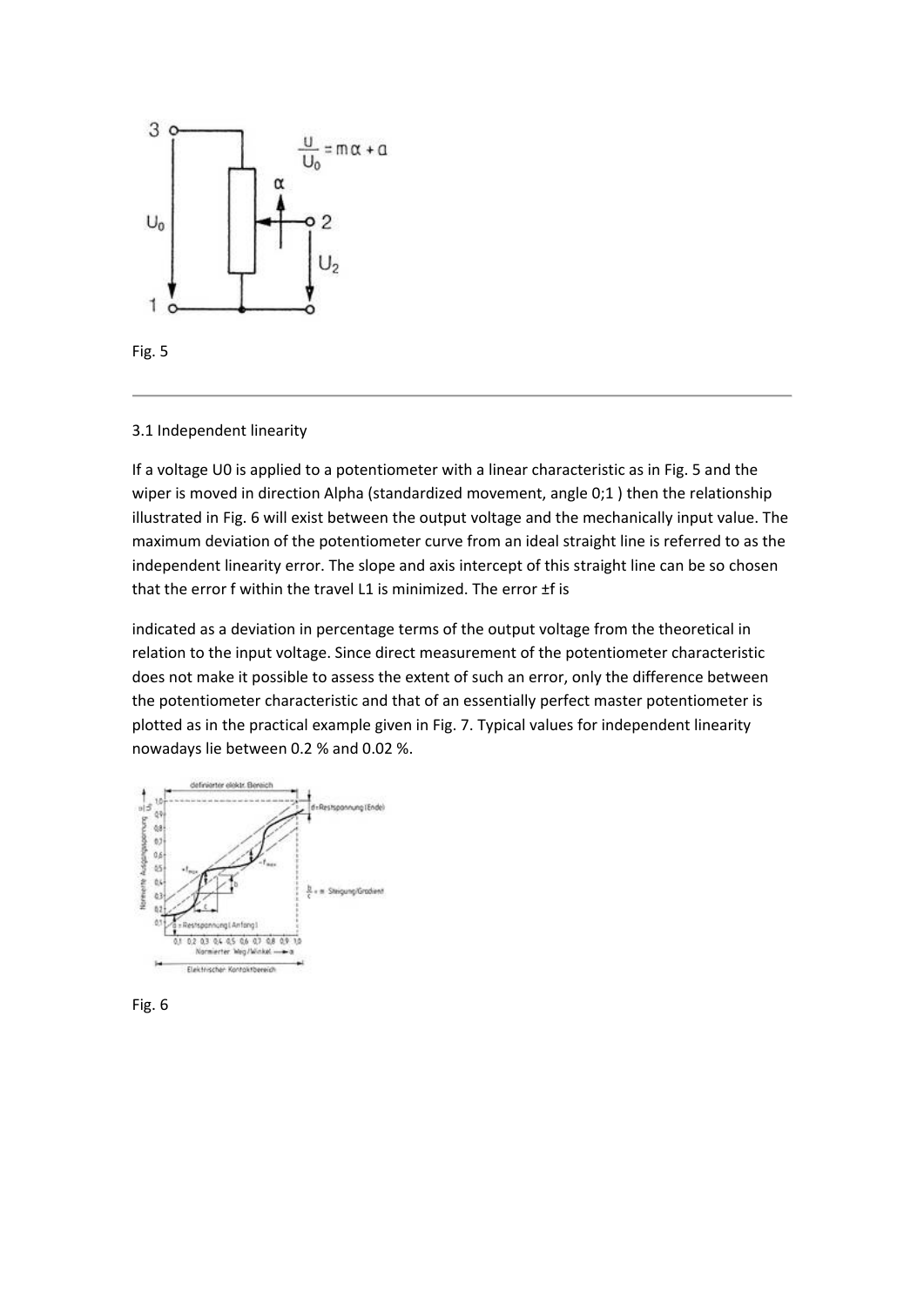



### 3.2 Absolute linearity

With the ever increasing automation of assembly lines, users are finding that values for absolute linearity are steadily gaining importance. Unlike independent linearity, for absolute linearity the reference slope is fully defined (Fig. 8) so that there is no need for subsequent system trimming. The definition of an index point establishes a relationship between the mechanical input value (travel or angle) and the output voltage.

Potentiometers whose linearity is defined by these criteria can be installed without a need for subsequent adjustment. As with independent linearity, it is best to determine the absolute linearity of a potentiometer by comparing its output with that of a master potentiometer. With absolute linearity, it is frequently necessary for the tolerance fields to be stepped. Fig. 9 shows a practical example.





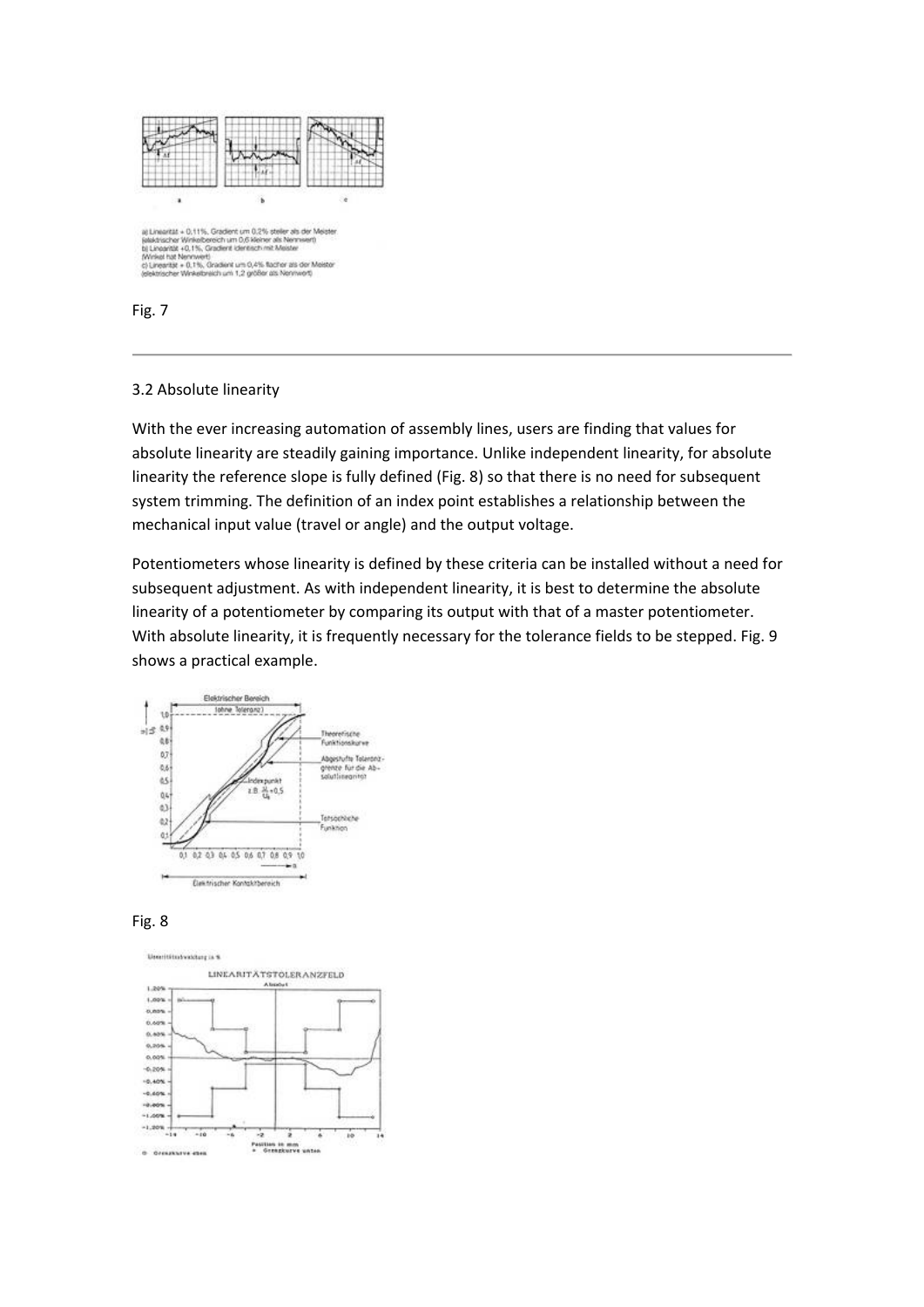## 3.3 Absolute conformity

As already indicated under Point 3, conformity is a more general concept than linearity. The definition of absolute conformity is similar to that of absolute linearity. It is essential for an index point to be defined. The functional

relationship can either be determined mathematically to be defined. The functional relationship can either be determined mathematically or by plotting a number of points to establish a curve with the aid of suitable interpolation. It is

also possible with a potentiometer to achieve steadily increasing or steadily decreasing functions such as logarithmic, exponential, sinusoidal or cosinal functions.

## 4. Contact resistance

Contact resistance is the resistance between the wiper terminal and the wiper's immediate point of contact on the potentiometer's resistive track. As will be subsequently explained, this contact resistance affects all the important quality features of a potentiometer. Contact or transition resistance can be broken down into three components. The first component, describes the integral voltage drop between the current‐carrying track and the contact surface. This component is largely dependent on technology factors and amounts to several hundred Ohm. The second component, the external

component, is far more difficult to master than the first. This external transition resistance has much in common with the contact resistances occurring in switches and plug- and socketconnectors. It is caused by the transition between the wiper and the potentiometer track not being ideal from an electrical viewpoint. Metal oxides, chlorides and sulphides, mixed with various organic substances, can result in the formation of thin nonconductive facings at the interface. If not kept within bounds, this external transition resistance can, under

unfavourable conditions, lead to complete failure to keep within a tolerance range. It is absolutely essential that the materials used in potentiometer manufacutre be subjected to stringent quality control and be matched one with another. The third component, the dynamic component, is related to dynamic drive forces acting on the wiper at high speeds of actuation. With the aid of damped wipers, actuation speeds of up to 10 m/sec can be achieved without any appreciable increase in the dynamic component of contact resistance.

5. Linearity errors due to electrical circuitry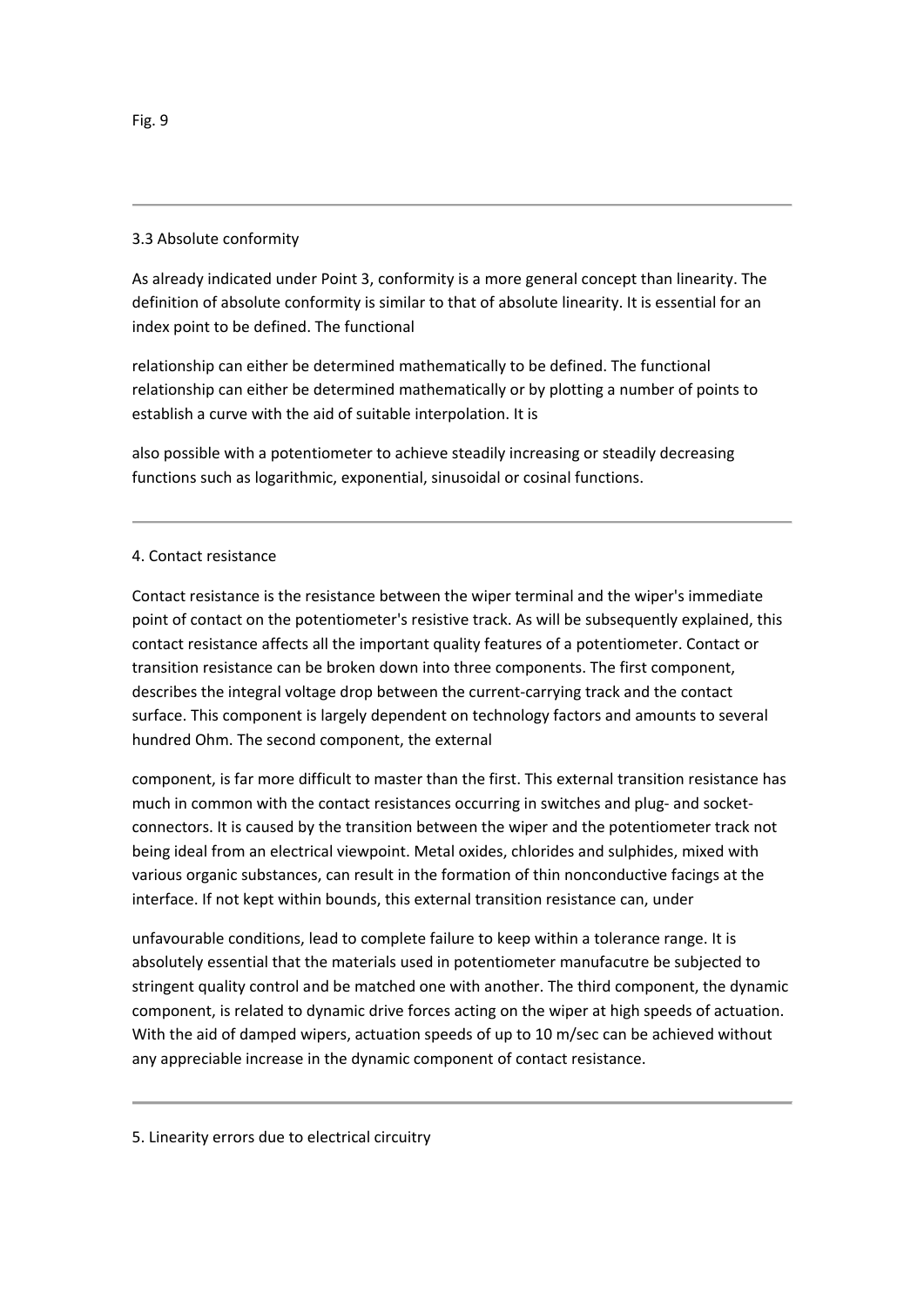From here onwards, we are only concerned with the linear characteristics (linearity). Relationships must be suitably adapted for applications with non-linear characteristics (conformity) but there are no essential differences. As already mentioned in Section 2, the required linearity values can only be utilized so long as the signal output by the sensor "potentiometer" carries no current. We have now to consider the effect of wiper current on linearity. Fig. 10a illustrates the functional

relationship between wiper current, contact resistance and linearity error. As is shown by the example in Fig. 10b (Characteristic 4), with a wiper current of 10 µA and a contact resistance of 10 kOhm, a potentiometer which has a resistance of 2 kOhm already has linearity error of 1.1 %. A similar situation arises with an ohmic load. This clearly shows how important are the roles played by both wiper current and contact resistance.





Fig. 10a





6. Linearity errors resulting from mechanical coupling

If there is axial misalignment (eccentricity) between the drive shaft and the shaft of a potentiometer used to sense angular, motion, this will cause a linearity error that increases as the coupling radius decreases in relation to the degree of eccentricity. The following equation determines the maximum relative error

 $Fmax = E/Pi \cdot rk$ 

where E = Eccentricity und rk = the coupling radius.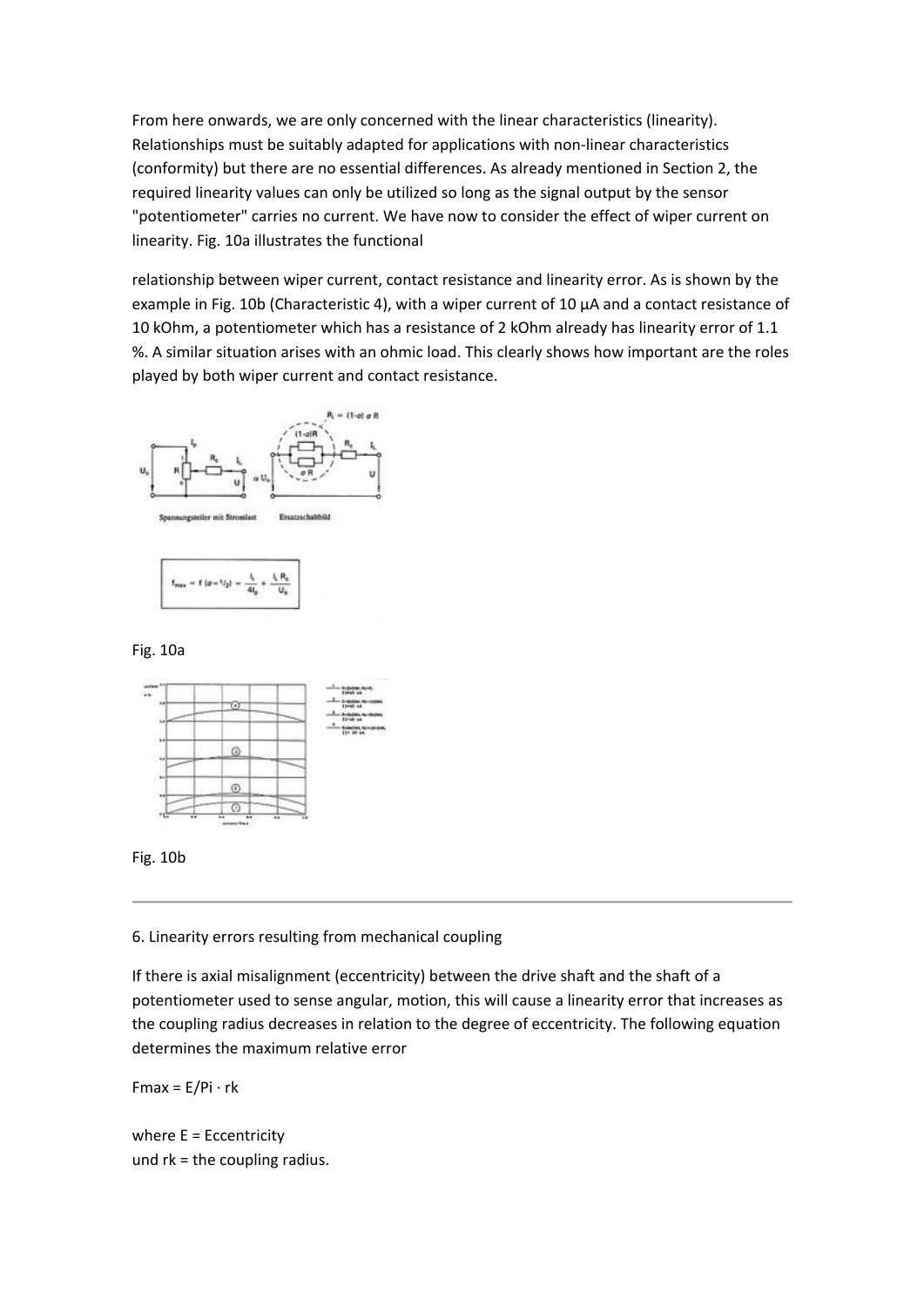It is only possible to take full advantage of the linearity or conformity of any rotationary sensor system, if

coupling alignment errors (offset and angular misalignment) are avoided or at least reduced to a mimimum. This means that with highly accurate measurement systems, due allowance must be made for any coupling misalingment in accordance with the above equation.

## 7. Smoothness definitions

When, some 30 years ago conductive plastic potentiometers were first introduced onto the market, it was apparent that although the winding jumps which were a feature of wire‐wound potentiometers had been overcome, absolute smoothness of the output voltage could not be achieved. Following some basic reserach by. h.

Wormser 4, 5, 6 , the term "smoothness" was included in the standard issued by the Variable Resistive Compontents Institute (VRCI). Although this definition was adequate at that time it cannot serve as a system definition for many applications. This is because it is now possible to produce potentiometers with

appreciably better smoothness and linearity values. For this reason, Novotechnik has sought over the past 15 years to develop definitions better suited to the current state fo the art. The various methods used are discussed and evalutated below.

## 7.1 Smoothness

Smoothness is a measure of the deviations from perfect regularity that appear in the output voltage of a potentiometer. This irregularity is measured over a specified travel increment, for example 1 %, and is expressed as a percentage of the applied voltage. For the measurement of smoothness, the VRCI definition calls for a bandpass filter to be used as a means of suppressing any linearity error and for the potentiometer to be operated

with a load resistance (e.g. 100 . Rp). This method has certain disadvantages:

a) The use of a filter causes both the absolute wiper velocity and any changes in such velocity to affect the smoothness values. Since the filter partly integrates and partly differntiates, the chart-recorded smoothness curve does not accurately indicate the variations in the output signal.

b) The load applied to the potentiometer also contributes to error by causing

variation in the contact resistance which is greatest with the wiper at the voltage application end and lowest at the grounded end of the potentiometer track.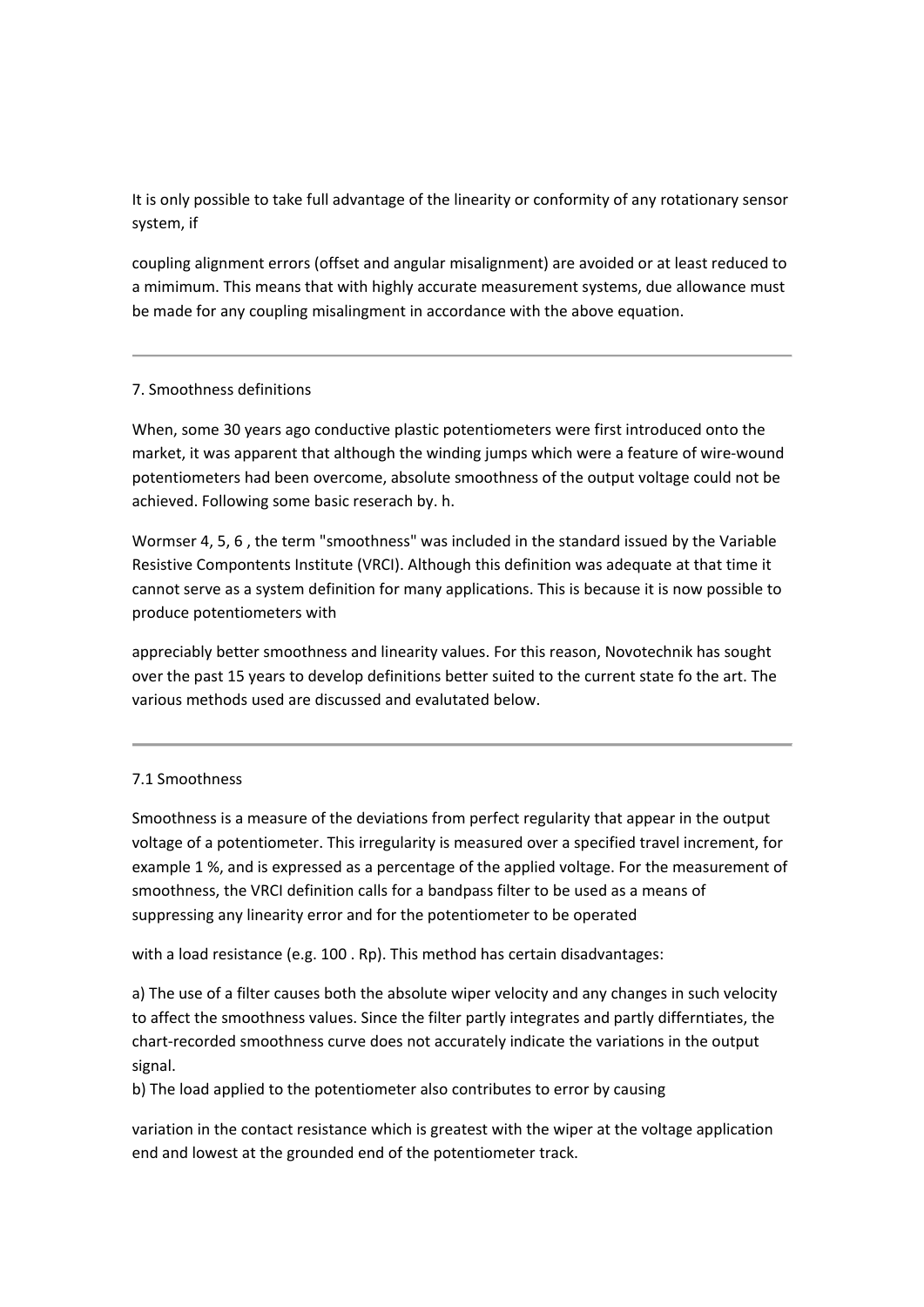c) The use of a 1 % evaluation window is not accurate enough for many of today's applications. d) The sometimes arbitrary selection of a filter type, load resistance and travel increment results in‐smoothness values not being directly comparable.

# 7.2 Microlinearity

In 1978, Novotechnik introduced the term Microlinearity, which is defined as the maximum linearity variation within a travel or angular increment that amounts ‐ as with smoothness measurement ‐ to 1 % of the electrical range if nothing to the contrary is defined. Microlinearity is indicated as a percentage of the absolute voltage that is applied. Fig. 11 illustrates the characteristic obtained for a potentiometer with a microlinearity error. This was evaluated by a computer‐supported system while making linearity measurements. The travel increments

are super-imposed on the linearity curve and have an overlap of at least 50 %. Contrary to a smoothness measurement, the error here is pureley a linearity error that describes the maximum error within a defined increment. Microlinearity does not, however, make it possible to determine whether a potentiometer will be suitable for a particular applications because any variations in gradient (sensitivity) can only be determined with considerable difficult.





# 7.3 Relative gradient variation (RGV)

If, in a highly sensitive control system, the amplification should, for example, be so arranged that the control circuit will be stable with the mean slope (gradient) of the sensor, then it is important to be aware of any variations there may be in that slope (Fig. 12a, Fig. 12b). If, at any point, the gradient is appreciably steeper than the mean gradient, then there will be a higher closed-loop gain in this position and this could lead to feedback oscillation. If, on the other hand, the gradient is less steep at some point than the mean gradient, then repeatability would be reduced and there would be less control accuracy. If we relate this type of local gradient

variation gl to the mean gradient go of the potentiometer, then this criterion is independent of the potentiometer length and can be used for the direct comparision of various potentiometers.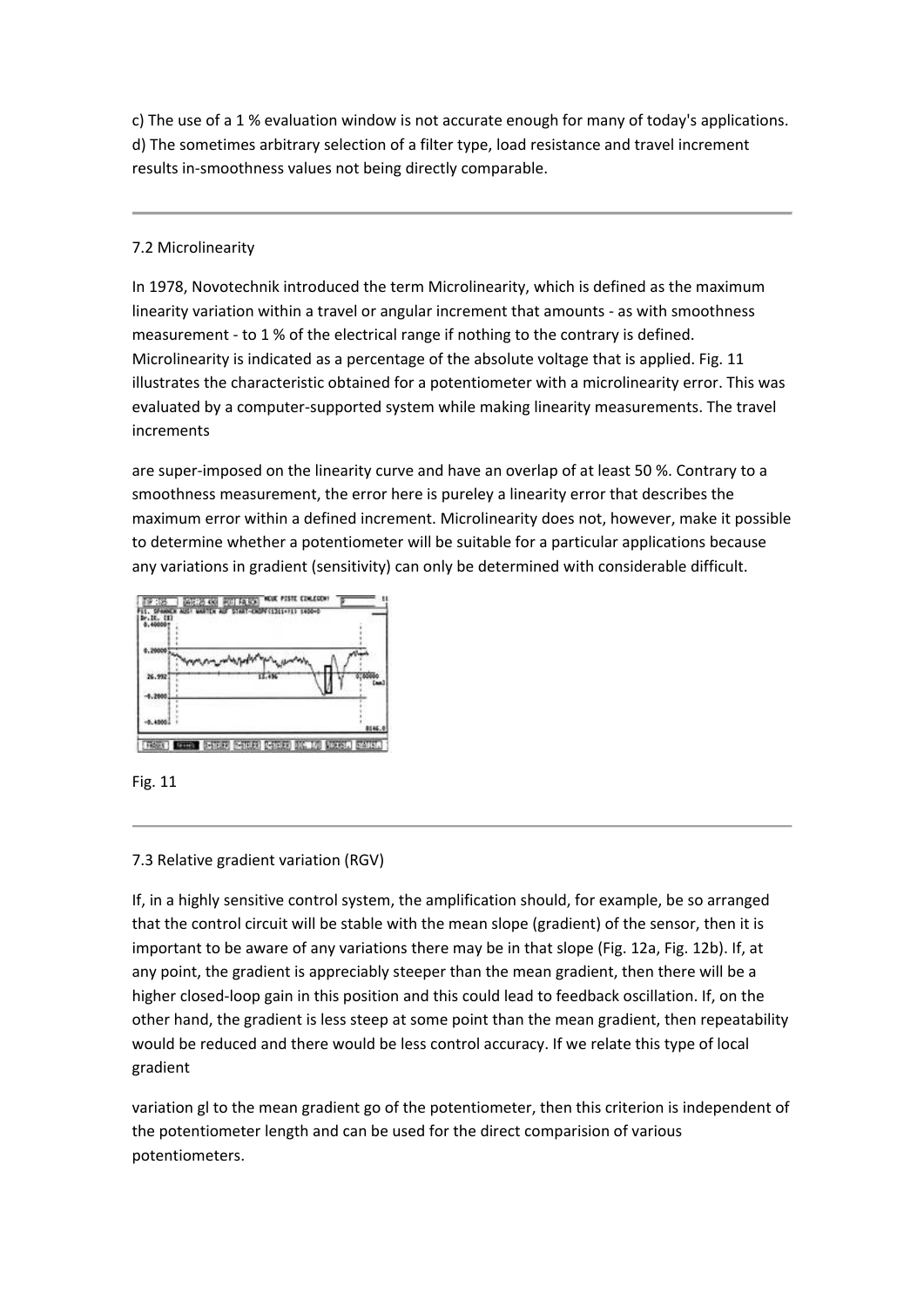

(Fig. 13)

The RGV is indicated as a ± deviation in percentage terms from L (standardized mean gradient).



Fig. 12a







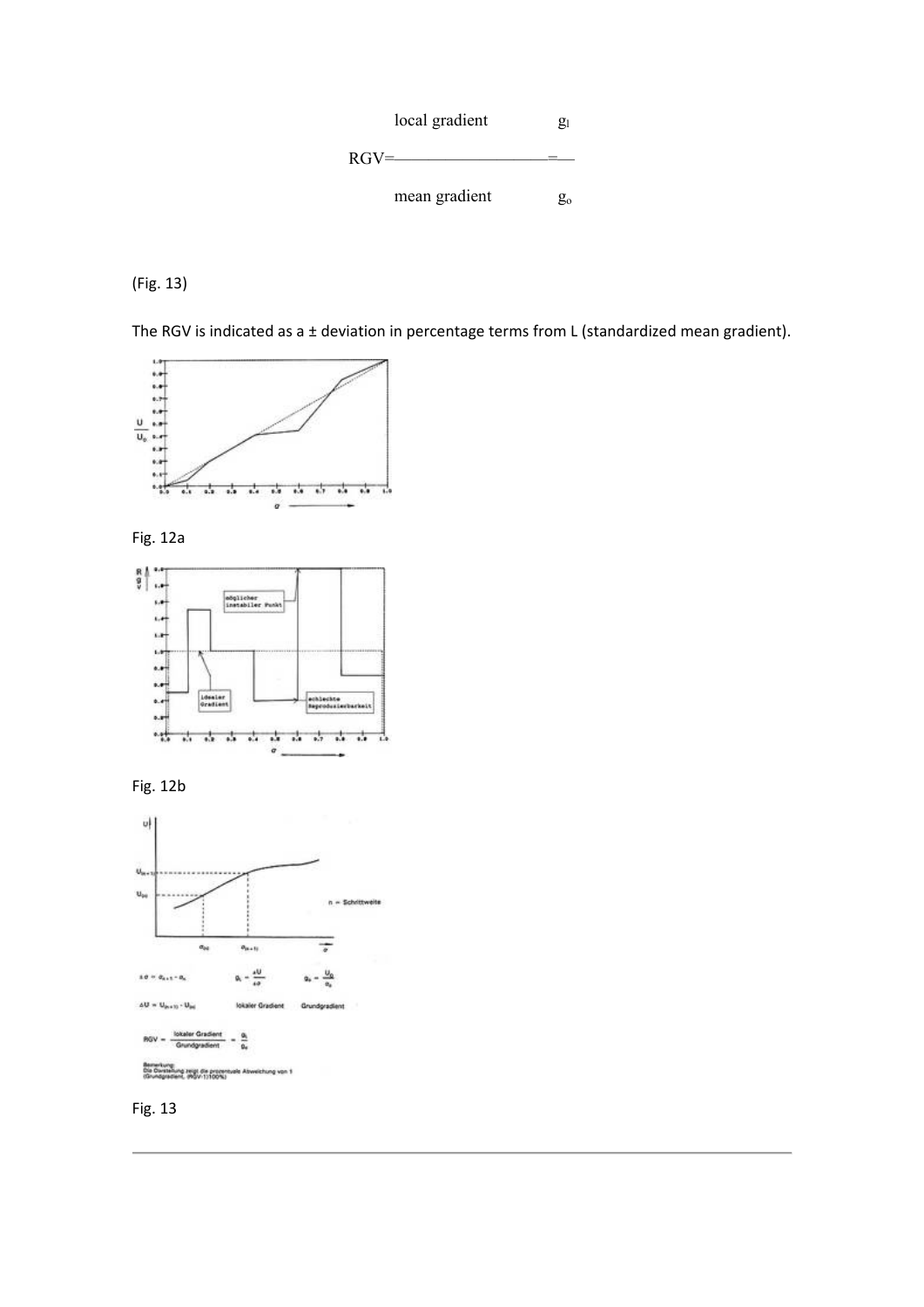#### 7.4 Interpretation of RGV

Measurements have shown that with conductive‐plastic potentiometers, gradient fluctuations are statistically ditributed to travel increments of less than 1  $\mu$ m, i.e. there is no periodicity or regularity. Fig. 14a shows the RGV curve and Fig. 14b the RGV values with step widths of 0.1, 0.2 and 0.3°. The form of these distributions more or less in conformity with the normal distribution to be expected in view of the central limit value principle. The mean distribution value is around 1 (mean gradient), the variance (STDEV) decreases as the step width increases. Since each individual RGV value represents a mean value, it is to be expected that the variance of such mean values will decrease with a root function in proportion to the increase in step size, since each such increase amounts to an increase in the size of the random sample.



In Fig. 15 this variance has been plotted as a function of the step width. RGV variance can thus be considered as a characteristic quality feature of a potentiometer. The functional relationsship also serves to indicate the maximum resolution of a potentiometer which is not infinite, as many potentiometer manufacturers would imply. Maximum RGV values have also been plotted in Fig. 15. This curve, like the mimimum value curve, does not of course, obey statistical laws but arises from the inclusion of defective positions and faults in the system "potentiometer" as a whole. These values are vital criteria for assessing the stability and repeatability to be expected of a control system.



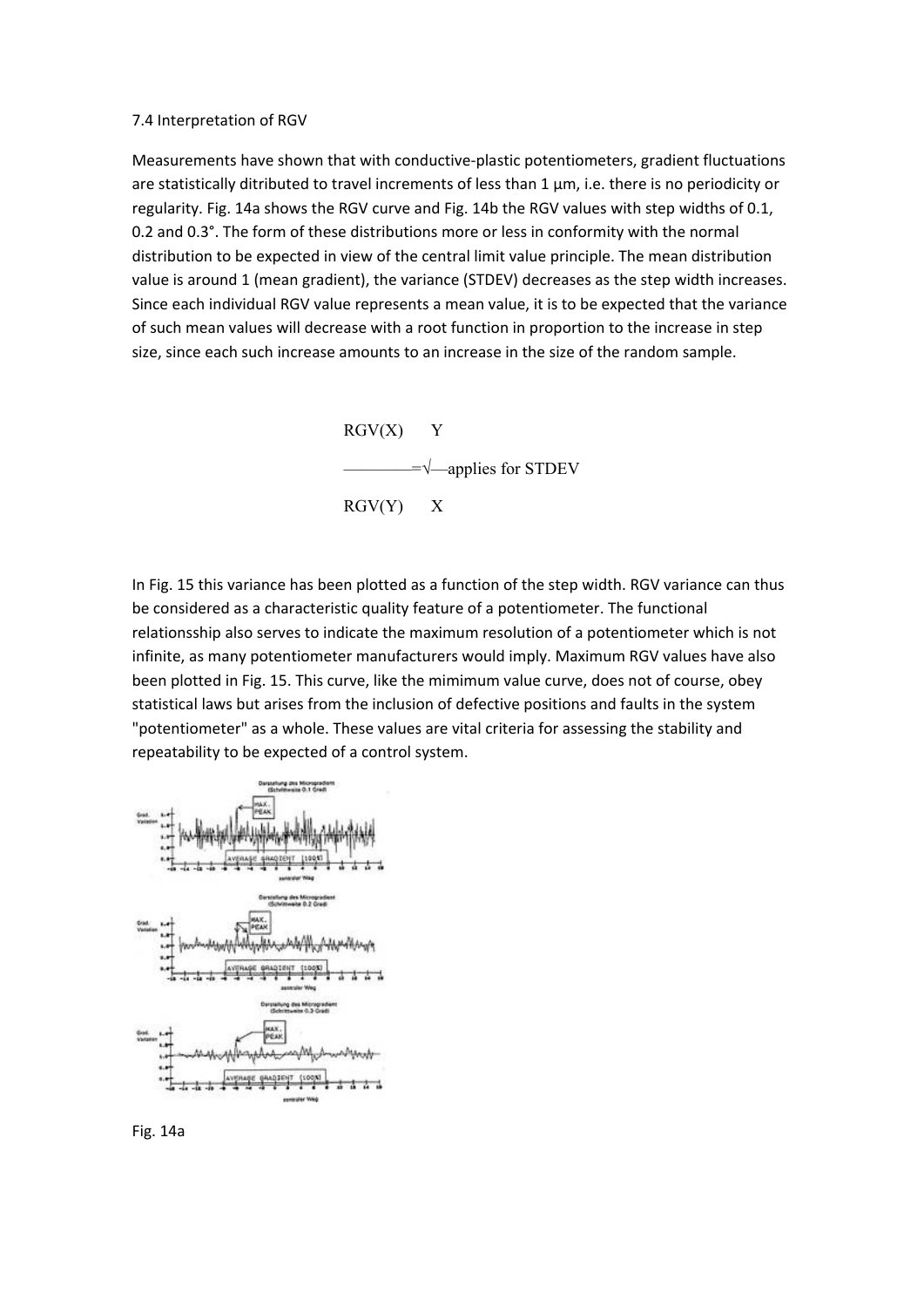





Fig. 14b





### 8. Resolution, hysteresis, repeatability and reproducibility

### 8.1 Resolution

When measuring RGV values of potentiometers up to synchro size 20 from series production, with step widths of 0.1° RGV values of  $\pm$  10 % are obtained. If we specify the RGV value of  $\pm$ 100 % as the resolution limit, from the equation in 7.4 we obtain with 10 % a

resolution of 1/1000°. The degree of resolution is primarily determined by the homogeneity and grain-size distribution in the conductive plastic layer, by the wiper contact surface running parallel to the equipotential lines (Fig. 16a, 16b) and by the wiper current.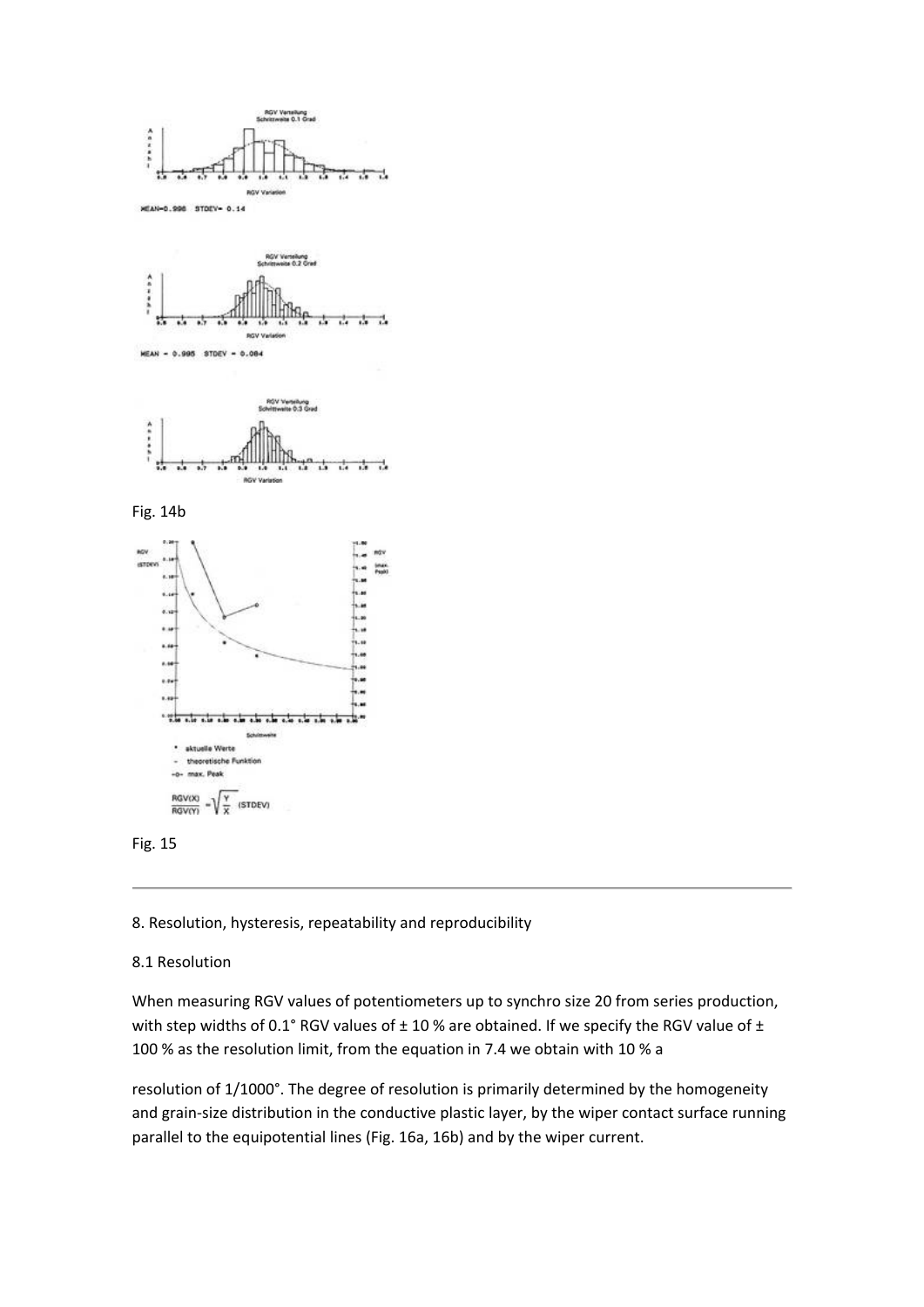

**Reger** 

Fig. 16a



Fig. 16b

## 8.2 Hysteresis

The hysteresis value specifies the signal differential resulting if a prescribed position is approached from one side, the point is travelled over and the same position approached from the other side. Hysteresis is mainly affected by mechanical factors such as the bearings, th stiffness of the wiper system and the coefficient of friction between the conductive layer and the wiper. For this reason, attention must be paid to ensure a backlash‐free, rigid mechanical coupling. This can be achieved using, for example, a spring-borne concial pin or lever. Fig. 18 shows the recorded hysteresis of a

Novotechnik standard potentiometer. The measuements were taken with clockwise and counterclockwise rotation being repeated three times. While the curves recorded in one direction almost coincide (indicating goog resolution), in the opposite direction they indicate an hysteresis of around four thousands of a degree. The fact that the curves in one direction almost coincide and that there is an constant hystersis in the opposite direction indicates a stable displacement of the wiper contact line which means there is no stick‐slip effect.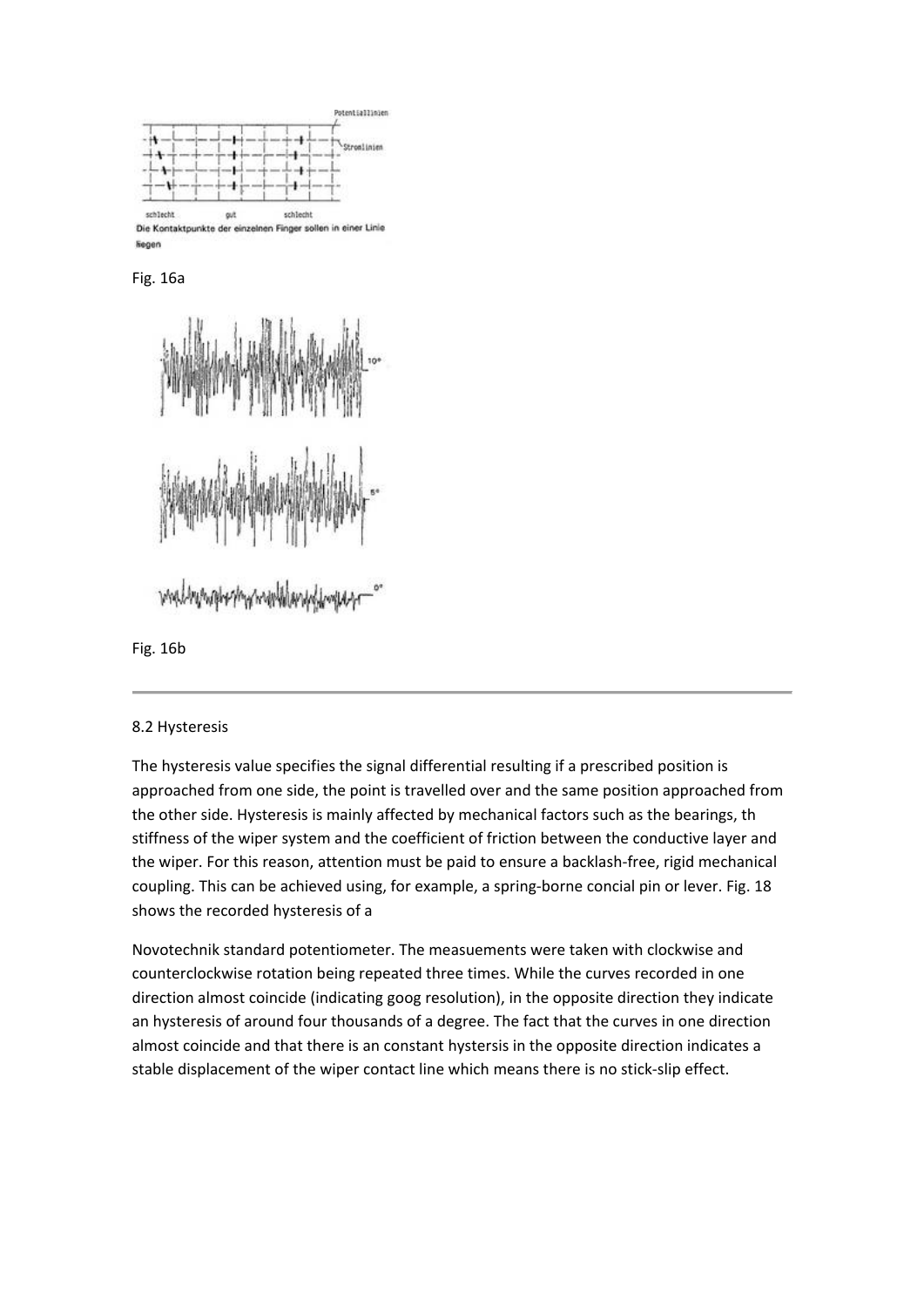



### 8.3 Repeatability

This term is generally replaced by reproducibility. By repeatability we mean any optional approach movement towards a prescribed position from the same direction.

### 8.4 Reproducibility

This term is taken to mean any optional approach movement towards a prescribed position from various directions. It represents the sum of 2 x resolution + hyteresis.

#### 9. Temperature and humidity coefficients

In many data sheets issued by potentiometer manufacturers, reference is frequently made to the temperature coefficient (Tk) and humidity coefficient (Fk) of the nominal resistance. Where potentiometers are used as voltage dividers (Fig. 2), these values are irrelevant. For this application, it is the Tk and Fk applicable to the voltage divider behaviour which are of significance. It often also happens that the humidity is

not kept constant while making Tk measurements, with a result that a mixture of Tk and Fk is often given as a temperature coefficient. Detailed measurements made by Novotechnik have show that the Tk and Fk of the nominal resistance in conductive‐plastic potentiometers (without housing) are of an order of magnitude somewhat less than 200 ppm/°C and 500 ppm/% RH respectively. The Tk and Fk of the

voltage‐dividing behaviour are some two orders of magnitdue lower which means that here changes within a range of less than 5 ppm/°C and 5 ppm/% RH can be expected, ensuring constancy over a wide temperature and humidity range. However, this advantage can only be utilized given a suitably designed housing and if, for example, no trimming resistances are used in the potentiometer circuit.